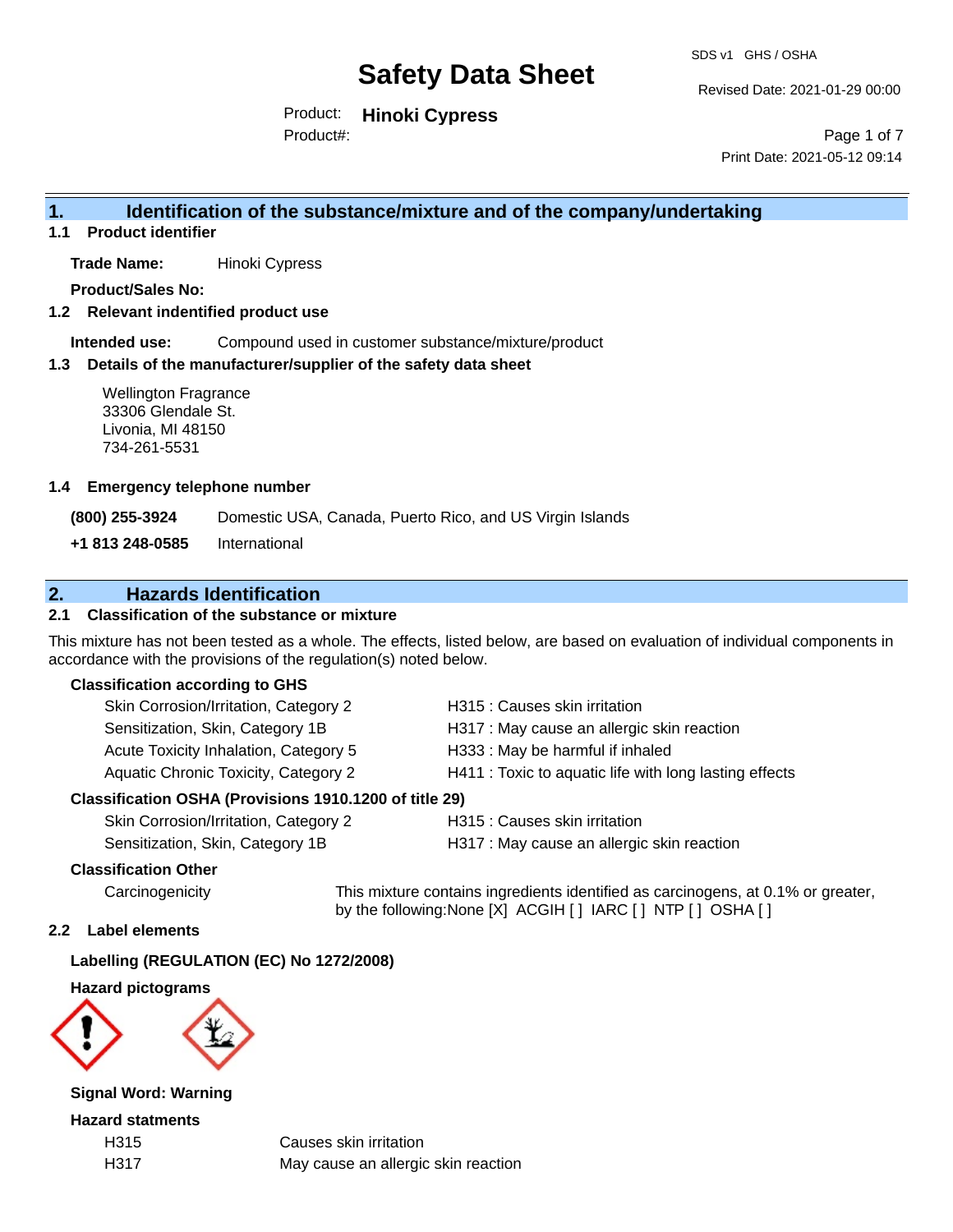SDS v1 GHS / OSHA

#### Revised Date: 2021-01-29 00:00

## Product: **Hinoki Cypress**

Product#:

Page 2 of 7 Print Date: 2021-05-12 09:14

| H333                            | May be harmful if inhaled                                               |  |  |  |
|---------------------------------|-------------------------------------------------------------------------|--|--|--|
| H411                            | Toxic to aquatic life with long lasting effects                         |  |  |  |
| <b>Precautionary Statements</b> |                                                                         |  |  |  |
| <b>Prevention:</b>              |                                                                         |  |  |  |
| P <sub>264</sub>                | Wash hands thoroughly after handling                                    |  |  |  |
| P <sub>272</sub>                | Contaminated work clothing should not be allowed out of the workplace   |  |  |  |
| P273                            | Avoid release to the environment                                        |  |  |  |
| Response:                       |                                                                         |  |  |  |
| P302 + P352                     | IF ON SKIN: Wash with soap and water                                    |  |  |  |
| $P304 + P312$                   | IF INHALED: Call a POISON CENTER or doctor/physician if you feel unwell |  |  |  |
| $P333 + P313$                   | If skin irritation or a rash occurs: Get medical advice/attention       |  |  |  |
| P362                            | Take off contaminated clothing and wash before reuse                    |  |  |  |
| P363                            | Wash contaminated clothing before reuse                                 |  |  |  |
| P391                            | <b>Collect Spillage</b>                                                 |  |  |  |
| 2.3<br><b>Other Hazards</b>     |                                                                         |  |  |  |

**no data available**

### **3. Composition/Information on Ingredients**

#### **3.1 Mixtures**

This product is a complex mixture of ingredients, which contains among others the following substance(s), presenting a health or environmental hazard within the meaning of the UN Globally Harmonized System of Classification and Labeling of Chemicals (GHS):

| CAS#<br>Ingredient                                       | EC#                                     | Conc.<br>Range | <b>GHS Classification</b> |  |  |
|----------------------------------------------------------|-----------------------------------------|----------------|---------------------------|--|--|
| 54464-57-2                                               | 259-174-3                               | $10 - 20%$     | H315; H317; H400; H410    |  |  |
|                                                          | Tetramethyl Acetyloctahydronaphthalenes |                |                           |  |  |
| 120-51-4                                                 | 204-402-9                               | $2 - 5%$       | H302; H313; H400; H411    |  |  |
| Benzyl Benzoate                                          |                                         |                |                           |  |  |
| 1222-05-5                                                | 214-946-9                               | $2 - 5%$       | H316; H400; H410          |  |  |
| Hexamethylindanopyran                                    |                                         |                |                           |  |  |
| 57082-24-3                                               | 260-555-1                               | $1 - 2%$       | H316; H317                |  |  |
| Caryophyllene acetate                                    |                                         |                |                           |  |  |
| 19870-74-7 243-384-7                                     |                                         | $0.1 - 1.0 \%$ | H317; H400; H410          |  |  |
| Cedrol methyl ether                                      |                                         |                |                           |  |  |
| See Section 16 for full text of GHS classification codes |                                         |                |                           |  |  |

See Section 16 for full text of GHS classification codes which where not shown in section 2 Total Hydrocarbon Content (%  $w/w$ ) = 0.25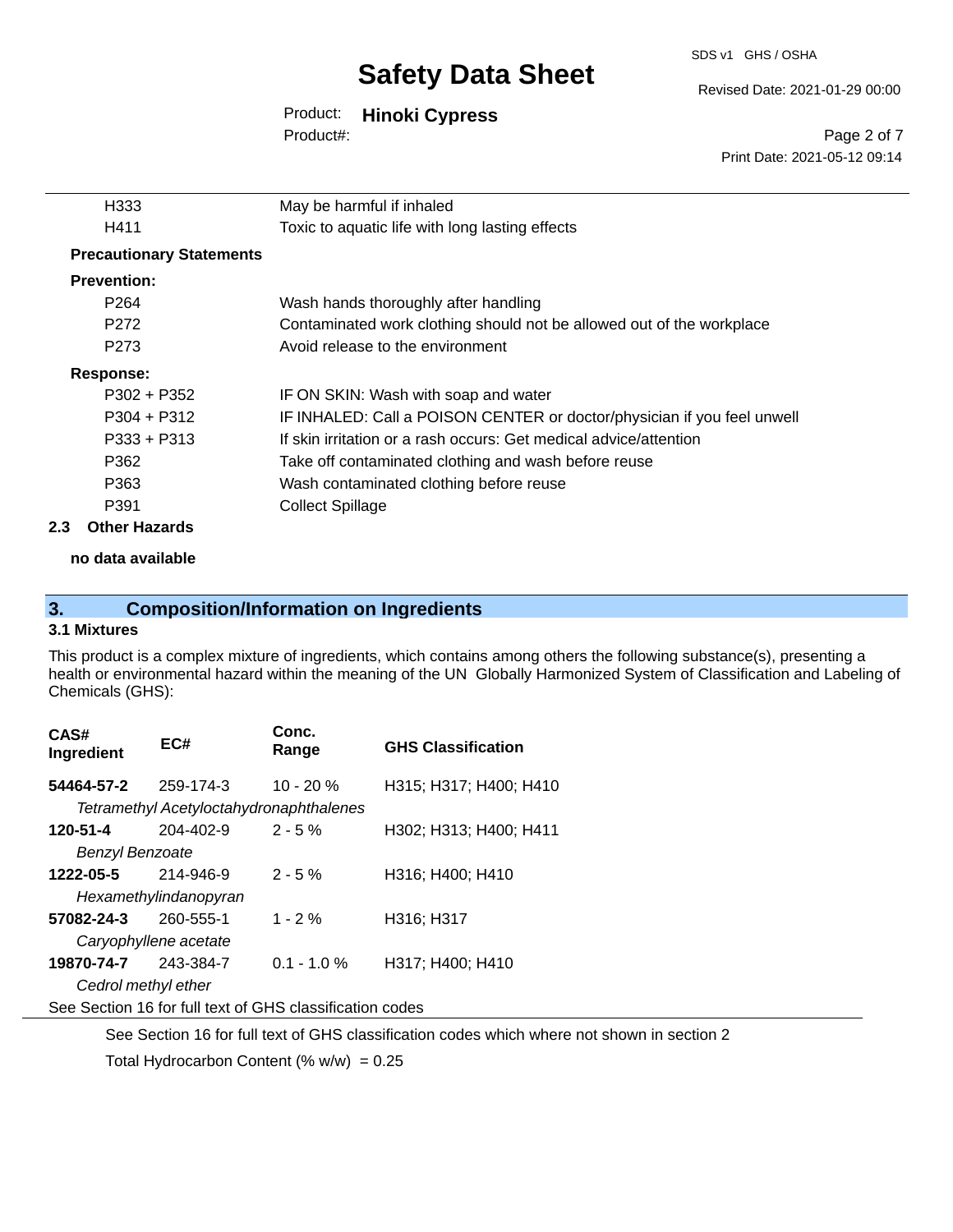SDS v1 GHS / OSHA

Revised Date: 2021-01-29 00:00

Product: **Hinoki Cypress**

Product#:

Page 3 of 7 Print Date: 2021-05-12 09:14

| $\overline{4}$ .<br><b>First Aid Measures</b>                                     |                                                                                                               |  |  |  |
|-----------------------------------------------------------------------------------|---------------------------------------------------------------------------------------------------------------|--|--|--|
| <b>Description of first aid measures</b><br>4.1                                   |                                                                                                               |  |  |  |
| Inhalation:                                                                       | Remove from exposure site to fresh air and keep at rest.<br>Obtain medical advice.                            |  |  |  |
| <b>Eye Exposure:</b>                                                              | Flush immediately with water for at least 15 minutes.<br>Contact physician if symptoms persist.               |  |  |  |
| <b>Skin Exposure:</b>                                                             | Remove contaminated clothes. Wash thoroughly with water (and soap).<br>Contact physician if symptoms persist. |  |  |  |
| Ingestion:                                                                        | Rinse mouth with water and obtain medical advice.                                                             |  |  |  |
| Most important symptoms and effects, both acute and delayed<br>4.2                |                                                                                                               |  |  |  |
| Symptoms:<br>no data available                                                    |                                                                                                               |  |  |  |
| <b>Risks:</b><br>Refer to Section 2.2 "Hazard Statements"                         |                                                                                                               |  |  |  |
| Indication of any immediate medical attention and special treatment needed<br>4.3 |                                                                                                               |  |  |  |
| <b>Treatment:</b><br>Refer to Section 2.2 "Response"                              |                                                                                                               |  |  |  |
|                                                                                   |                                                                                                               |  |  |  |
| 5.<br><b>Fire-Fighting measures</b><br><b>Extinguishing media</b><br>5.1          |                                                                                                               |  |  |  |
| Suitable:                                                                         | Carbon dioxide (CO2), Dry chemical, Foam                                                                      |  |  |  |
| <b>Unsuitable</b>                                                                 | Do not use a direct water jet on burning material                                                             |  |  |  |
| 5.2                                                                               | Special hazards arising from the substance or mixture                                                         |  |  |  |
| During fire fighting:                                                             | Water may be ineffective                                                                                      |  |  |  |
| <b>Advice for firefighters</b><br>5.3                                             |                                                                                                               |  |  |  |
| <b>Further information:</b>                                                       | Standard procedure for chemical fires                                                                         |  |  |  |

### **6. Accidental Release Measures**

#### **6.1 Personal precautions, protective equipment and emergency procedures**

Avoid inhalation and contact with skin and eyes. A self-contained breathing apparatus is recommended in case of a major spill.

#### **6.2 Environmental precautions**

Keep away from drains, soil, and surface and groundwater.

#### **6.3 Methods and materials for containment and cleaning up**

Clean up spillage promptly. Remove ignition sources. Provide adequate ventilation. Avoid excessive inhalation of vapors. Gross spillages should be contained by use of sand or inert powder and disposed of according to the local regulations.

#### **6.4 Reference to other sections**

Not Applicable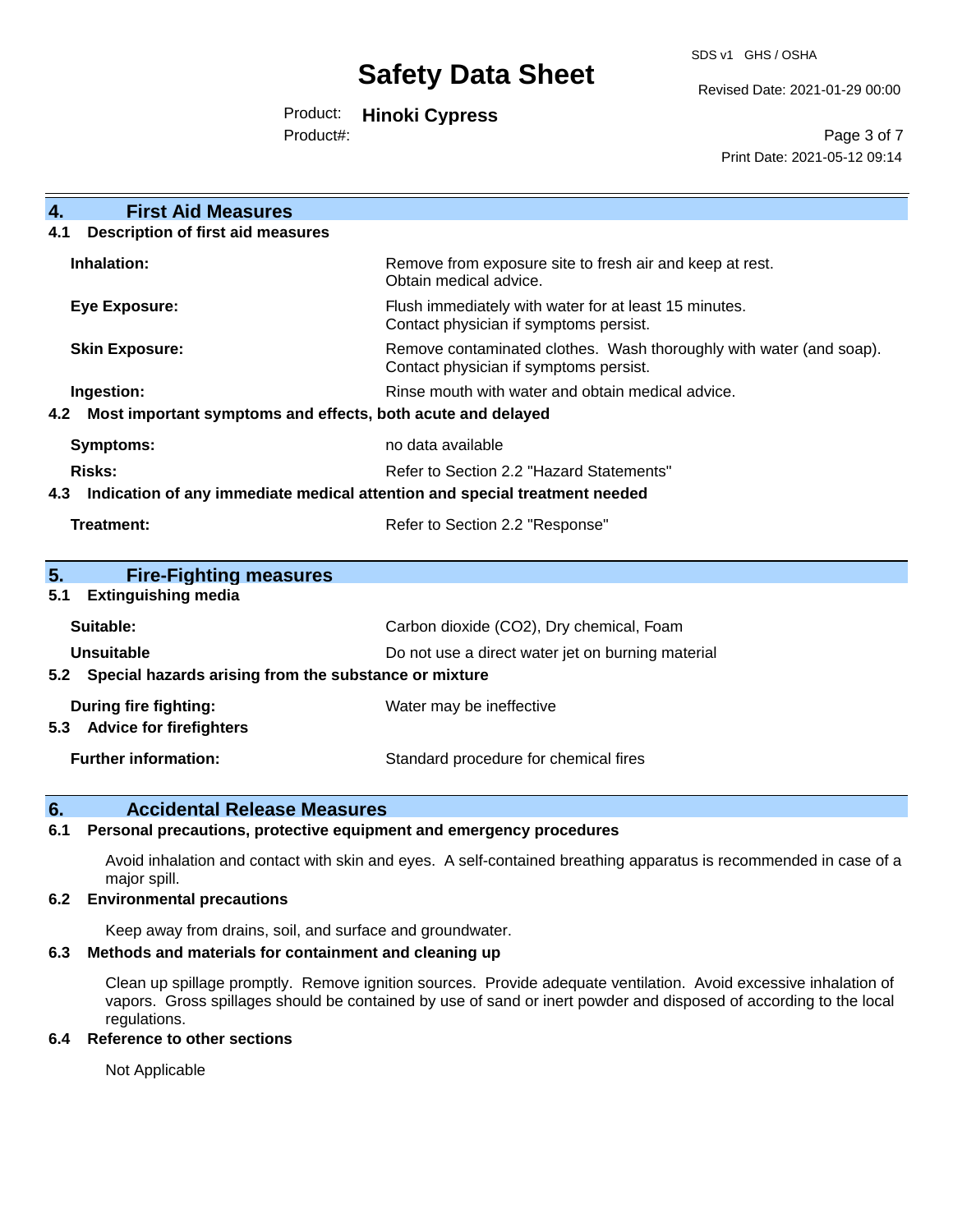Revised Date: 2021-01-29 00:00

Product: **Hinoki Cypress** Product#:

Page 4 of 7 Print Date: 2021-05-12 09:14

# **7. Handling and Storage**

#### **7.1 Precautions for safe handling**

Apply according to good manufacturing and industrial hygiene practices with proper ventilation. Do not drink, eat or smoke while handling. Respect good personal hygiene.

#### **7.2 Conditions for safe storage, including any incompatibilities**

Store in a cool, dry and ventilated area away from heat sources and protected from light in tightly closed original container. Avoid uncoated metal container. Keep air contact to a minimum.

#### **7.3 Specific end uses**

No information available

#### **8. Exposure Controls/Personal Protection**

**8.1 Control parameters**

| <b>Exposure Limits:</b>                               | Contains no substances with occupational exposure limit values.                                                                          |  |  |
|-------------------------------------------------------|------------------------------------------------------------------------------------------------------------------------------------------|--|--|
| <b>Engineering Controls:</b>                          | Use local exhaust as needed.                                                                                                             |  |  |
| 8.2 Exposure controls - Personal protective equipment |                                                                                                                                          |  |  |
| Eye protection:                                       | Tightly sealed goggles, face shield, or safety glasses with brow guards and side shields, etc.<br>as may be appropriate for the exposure |  |  |
| <b>Respiratory protection:</b>                        | Avoid excessive inhalation of concentrated vapors. Apply local ventilation where appropriate.                                            |  |  |
| <b>Skin protection:</b>                               | Avoid Skin contact. Use chemically resistant gloves as needed.                                                                           |  |  |

#### **9. Physical and Chemical Properties**

#### **9.1 Information on basic physical and chemical properties**

| Appearance:                  | Liquid               |
|------------------------------|----------------------|
| Odor:                        | Conforms to Standard |
| Color:                       | Conforms to Standard |
| <b>Viscosity:</b>            | Liquid               |
| <b>Freezing Point:</b>       | Not determined       |
| <b>Boiling Point:</b>        | Not determined       |
| <b>Melting Point:</b>        | Not determined       |
| <b>Flashpoint (CCCFP):</b>   | >200 F (93.33 C)     |
| <b>Auto flammability:</b>    | Not determined       |
| <b>Explosive Properties:</b> | None Expected        |
| <b>Oxidizing properties:</b> | None Expected        |
| Vapor Pressure (mmHg@20 C):  | 0.0091               |
| %VOC:                        | 0.34                 |
| Specific Gravity @ 25 C:     | Not determined       |
| Density @ 25 C:              | Not determined       |
| Refractive Index @ 20 C:     | Not determined       |
| Soluble in:                  | Oil                  |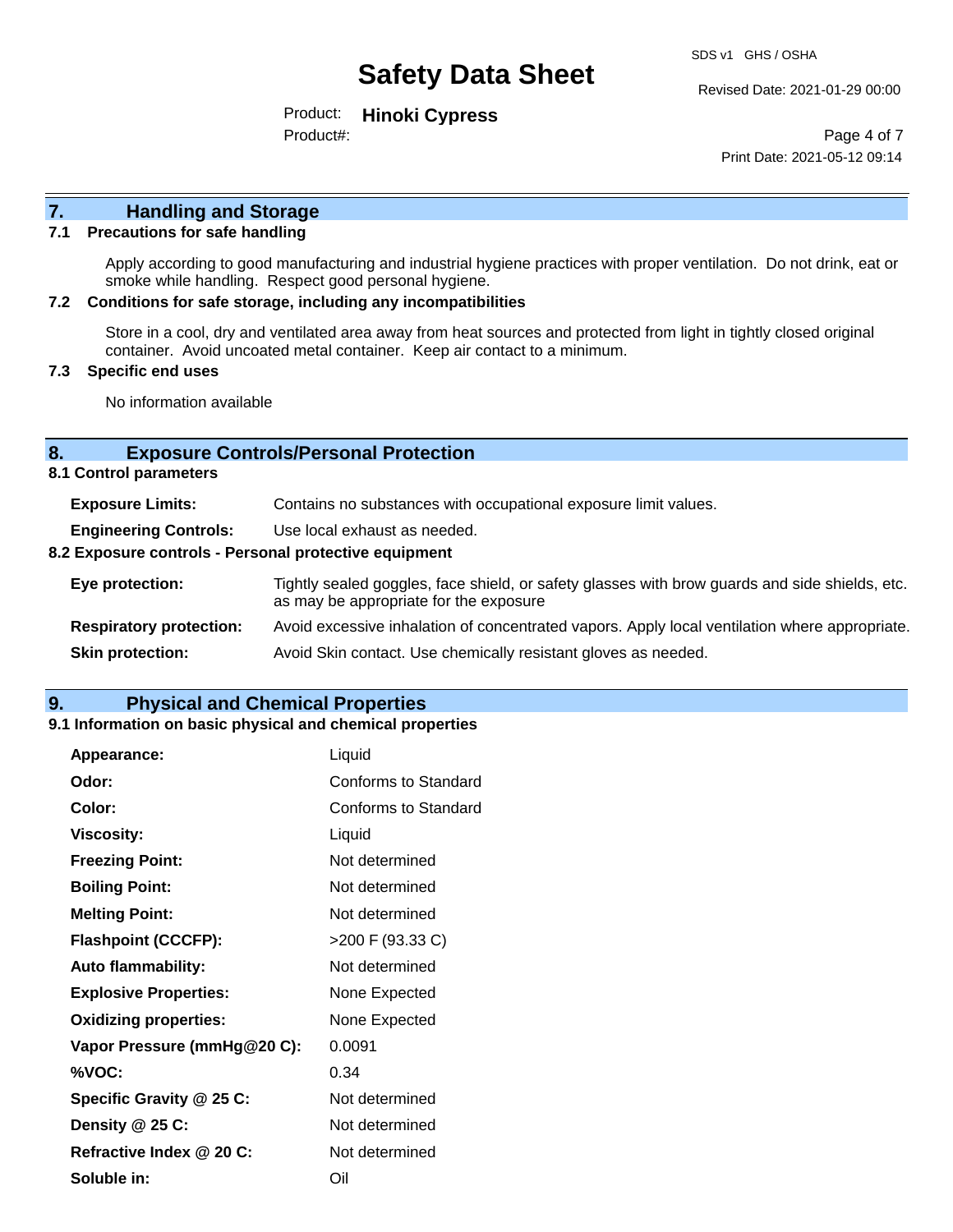Revised Date: 2021-01-29 00:00

Product: **Hinoki Cypress** Product#:

Page 5 of 7 Print Date: 2021-05-12 09:14

## **10. Stability and Reactivity**

| <b>10.1 Reactivity</b>                  | None                                               |
|-----------------------------------------|----------------------------------------------------|
| <b>10.2 Chemical stability</b>          | Stable                                             |
| 10.3 Possibility of hazardous reactions | None known                                         |
| <b>10.4 Conditions to avoid</b>         | None known                                         |
| 10.5 Incompatible materials             | Strong oxidizing agents, strong acids, and alkalis |
| 10.6 Hazardous decomposition products   | None known                                         |

# **11. Toxicological Information**

## **11.1 Toxicological Effects**

Acute Toxicity Estimates (ATEs) based on the individual Ingredient Toxicity Data utilizing the "Additivity Formula"

| Acute toxicity - Oral - (Rat) mg/kg                | Not classified - the classification criteria are not met |
|----------------------------------------------------|----------------------------------------------------------|
| Acute toxicity - Dermal - (Rabbit) mg/kg           | Not classified - the classification criteria are not met |
| Acute toxicity - Inhalation - (Rat) mg/L/4hr       | (LD50: 364.9063) May be harmful if inhaled               |
| <b>Skin corrosion / irritation</b>                 | Causes skin irritation                                   |
| Serious eye damage / irritation                    | Not classified - the classification criteria are not met |
| <b>Respiratory sensitization</b>                   | Not classified - the classification criteria are not met |
| <b>Skin sensitization</b>                          | May cause an allergic skin reaction                      |
| <b>Germ cell mutagenicity</b>                      | Not classified - the classification criteria are not met |
| Carcinogenicity                                    | Not classified - the classification criteria are not met |
| <b>Reproductive toxicity</b>                       | Not classified - the classification criteria are not met |
| Specific target organ toxicity - single exposure   | Not classified - the classification criteria are not met |
| Specific target organ toxicity - repeated exposure | Not classified - the classification criteria are not met |
| <b>Aspiration hazard</b>                           | Not classified - the classification criteria are not met |

### **12. Ecological Information**

**12.1 Toxicity**

| <b>Acute acquatic toxicity</b>     | Not classified - the classification criteria are not met |
|------------------------------------|----------------------------------------------------------|
| <b>Chronic acquatic toxicity</b>   | Toxic to aquatic life with long lasting effects          |
| <b>Toxicity Data on soil</b>       | no data available                                        |
| <b>Toxicity on other organisms</b> | no data available                                        |
|                                    |                                                          |
| 12.2 Persistence and degradability | no data available                                        |
| 12.3 Bioaccumulative potential     | no data available                                        |
| 12.4 Mobility in soil              | no data available                                        |
| 12.5 Other adverse effects         | no data available                                        |
|                                    |                                                          |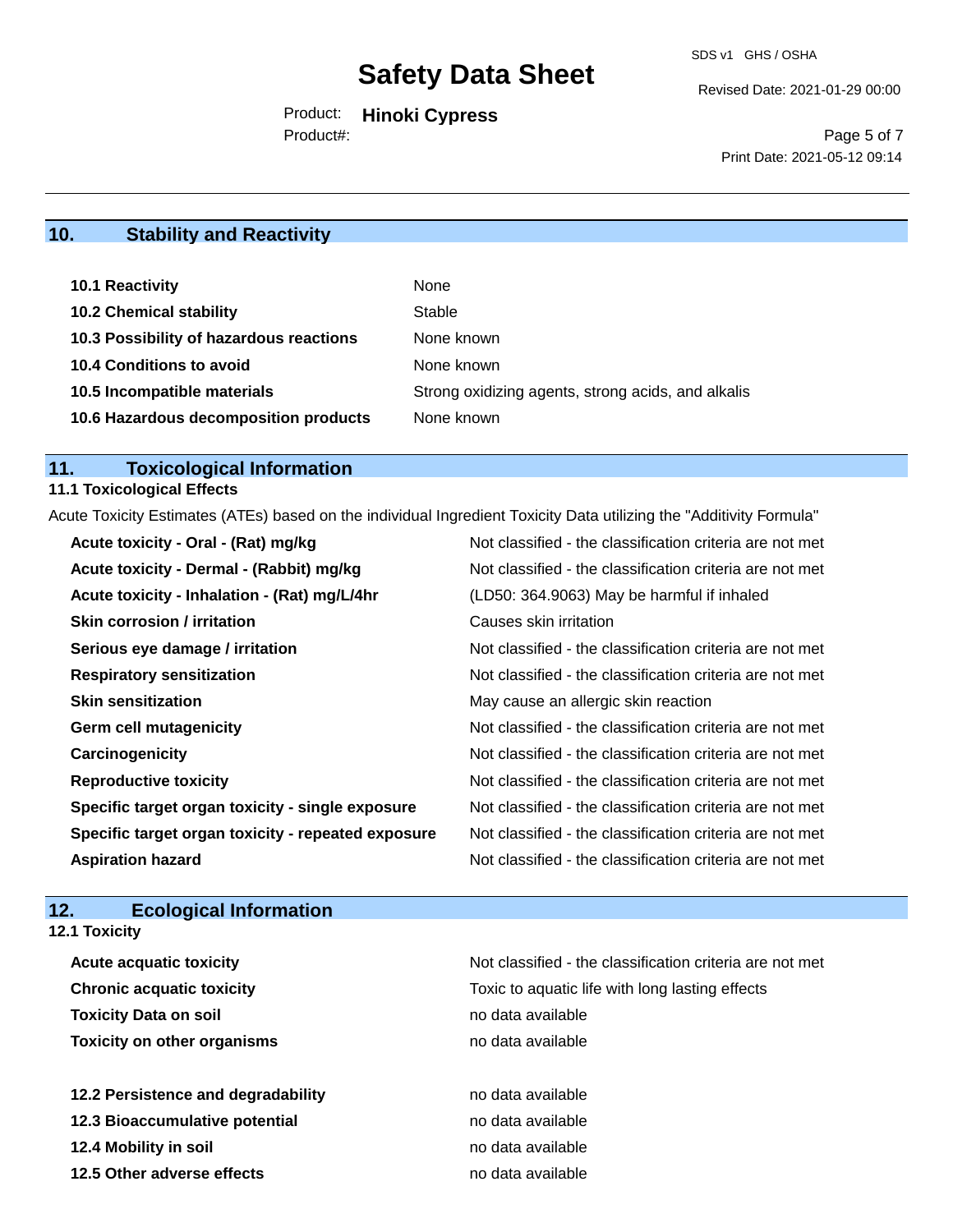Revised Date: 2021-01-29 00:00

Product: **Hinoki Cypress** Product#:

Page 6 of 7 Print Date: 2021-05-12 09:14

#### **13. Disposal Conditions**

#### **13.1 Waste treatment methods**

Do not allow product to reach sewage systems. Dispose of in accordance with all local and national regulations. Send to a licensed waste management company.The product should not be allowed to enter drains, water courses or the soil. Do not contaminate ponds, waterways or ditches with chemical or used container.

### **14. Transport Information**

| <b>Marine Pollutant</b>                                                                                                 | Yes. Ingredient of greatest environmental impact:<br>54464-57-2 : (10 - 20 %) : Tetramethyl Acetyloctahydronaphthalenes |                                     |                                 |                                                               |               |
|-------------------------------------------------------------------------------------------------------------------------|-------------------------------------------------------------------------------------------------------------------------|-------------------------------------|---------------------------------|---------------------------------------------------------------|---------------|
| Regulator                                                                                                               |                                                                                                                         | <b>Class</b>                        | <b>Pack Group</b>               | <b>Sub Risk</b>                                               | UN-nr.        |
| U.S. DOT (Non-Bulk)<br><b>Chemicals NOI</b>                                                                             |                                                                                                                         | Not Regulated - Not Dangerous Goods |                                 |                                                               |               |
| <b>ADR/RID (International Road/Rail)</b>                                                                                |                                                                                                                         |                                     |                                 |                                                               |               |
| <b>Environmentally Hazardous</b><br>Substance, Liquid, n.o.s.                                                           |                                                                                                                         | 9                                   | Ш                               |                                                               | <b>UN3082</b> |
| <b>IATA (Air Cargo)</b>                                                                                                 |                                                                                                                         |                                     |                                 |                                                               |               |
| <b>Environmentally Hazardous</b><br>Substance, Liquid, n.o.s.                                                           |                                                                                                                         | 9                                   | Ш                               |                                                               | <b>UN3082</b> |
| IMDG (Sea)                                                                                                              |                                                                                                                         |                                     |                                 |                                                               |               |
| <b>Environmentally Hazardous</b><br>Substance, Liquid, n.o.s.                                                           |                                                                                                                         | 9                                   | III                             |                                                               | <b>UN3082</b> |
| 15.<br><b>Regulatory Information</b>                                                                                    |                                                                                                                         |                                     |                                 |                                                               |               |
| <b>U.S. Federal Regulations</b>                                                                                         |                                                                                                                         |                                     |                                 |                                                               |               |
| <b>TSCA (Toxic Substance Control Act)</b><br>All components of the substance/mixture are listed or exempt               |                                                                                                                         |                                     |                                 |                                                               |               |
| 40 CFR(EPCRA, SARA, CERCLA and CAA)<br>This product contains NO components of concern.<br><b>U.S. State Regulations</b> |                                                                                                                         |                                     |                                 |                                                               |               |
| <b>California Proposition 65 Warning</b><br>This product contains the following components:                             |                                                                                                                         |                                     |                                 |                                                               |               |
| 123-35-3(NF 204-622-5 $\leq$ 38 ppm                                                                                     |                                                                                                                         |                                     | beta-Myrcene (Natural Source)   |                                                               |               |
| <b>Canadian Regulations</b>                                                                                             |                                                                                                                         |                                     |                                 |                                                               |               |
| <b>DSL</b>                                                                                                              |                                                                                                                         |                                     | components are NOT on the List: | 99.45% of the components are listed or exempt. The following  |               |
| 67801-20-1                                                                                                              | 267-140-4 0.1 - 1.0 %                                                                                                   |                                     |                                 | 3-Methyl-5-(2,2,3-trimethyl-3-cyclopenten-1-yl)pent-4-en-2-ol |               |

### **16. Other Information**

#### **GHS H-Statements referred to under section 3 and not listed in section 2**

H302 : Harmful if swallowed H313 : May be harmful in contact with skin H316 : Causes mild skin irritation **H**317 : May cause an allergic skin reaction H400 : Very Toxic to aquatic life **H410** : Very toxic to aquatic life with long lasting effects